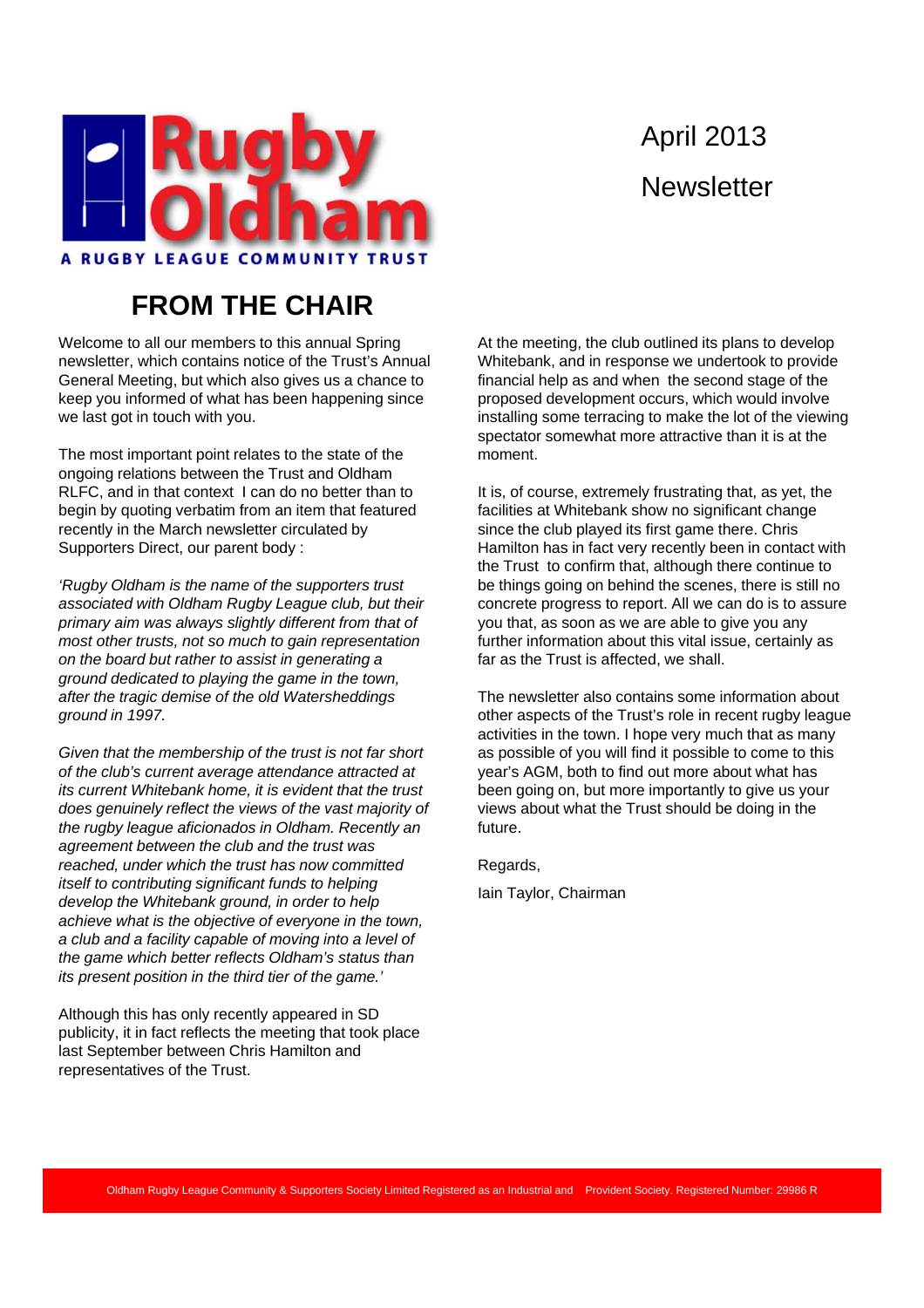# **SERVICE AREA NEWS**

You will probably be aware of the effects that decisions made by the RFL over the past few years have had on youth rugby league both in the town and indeed more widely, and recent financial cutbacks at national level have caused further damage.

As a result, Rugby Oldham has agreed to assist in at least helping to keep going the annual Oldham youth cup competitions. Garry Hepworth, who sits on the Trust's board as the representative of youth rugby league in the town, and whom many of you will know as one of a small group of stalwarts who have worked tirelessly for many years to give youngsters the chance to play the game in an organised and properlycoached manner, has agreed to continue to act as organiser of the competitions.

The draws were recently conducted, as follows :

U16 Final St Annes v Waterhead U15 Final St Annes v Saddleworth U14 Final St Annes v Waterhead

U13 Preliminary Semi St Annes v Waterhead ; the winner will go to the final, and the loser play at Saddleworth in the Elimination Semi.

U12 Preliminary Semi Waterhead v St Annes ; the winner will go to the final, with the loser at Saddleworth in the Elimination Semi.

The five finals will be played at Saddleworth on a date yet to be finalised. Keep an eye open in the local press, because it always provides a fantastic day's rugby.

# **HERITAGE TRUST**

The Oldham Rugby League Heritage Trust is compiling an archive of film / video of club matches and would be glad to hear from anyone who might be in possession of such items.

They already have many in their collection but are always looking to fill in the gaps especially for matches from pre 1995 and are particularly interested in any film in any format from pre 1984.

Please contact Michael Turner - tel: 01457810197 e-mail: oldhamrl1895@gmail.com

# **NOTICE OF AGM**

#### **Notice of Annual General Meeting, Sunday April 28 2013**

The AGM will be held at the Junction Inn, Ripponden Rd, commencing at 1pm, with the following Agenda:

- 1 Welcome and Introductions
- 2 Minutes of the 2012 AGM
- 3 Board Membership
- 4 Financial / Membership Summary

5 Approval of Accounts for year ended 31 December, 2012

6 Proposal to replace audit by review of accounts for year ending 31 December 2013 7 Report on Trust Activities 8 AOB

Although, as always, the first few items on the agenda represent formalities which have to be completed at an AGM, there will also be plenty of opportunities for representatives of the Trust's board to update members on what has been done in their name over the past year, and for members to express their views and to make any suggestions they feel appropriate.

The club are at home to Oxford on April 28, and it is intended that the meeting should end in good time for attenders to get to the ground in good time for the match if they so wish. We hope to see as many as possible of you at the meeting, and thank you for your continued support.

In terms of the make-up of the Trust's board, there were only five nominations for the five vacancies previously notified to you, so no election is required. I shall give more details under agenda item 3 ; there is also notification on the Trust's website.

Ian Wilson **Secretary** 

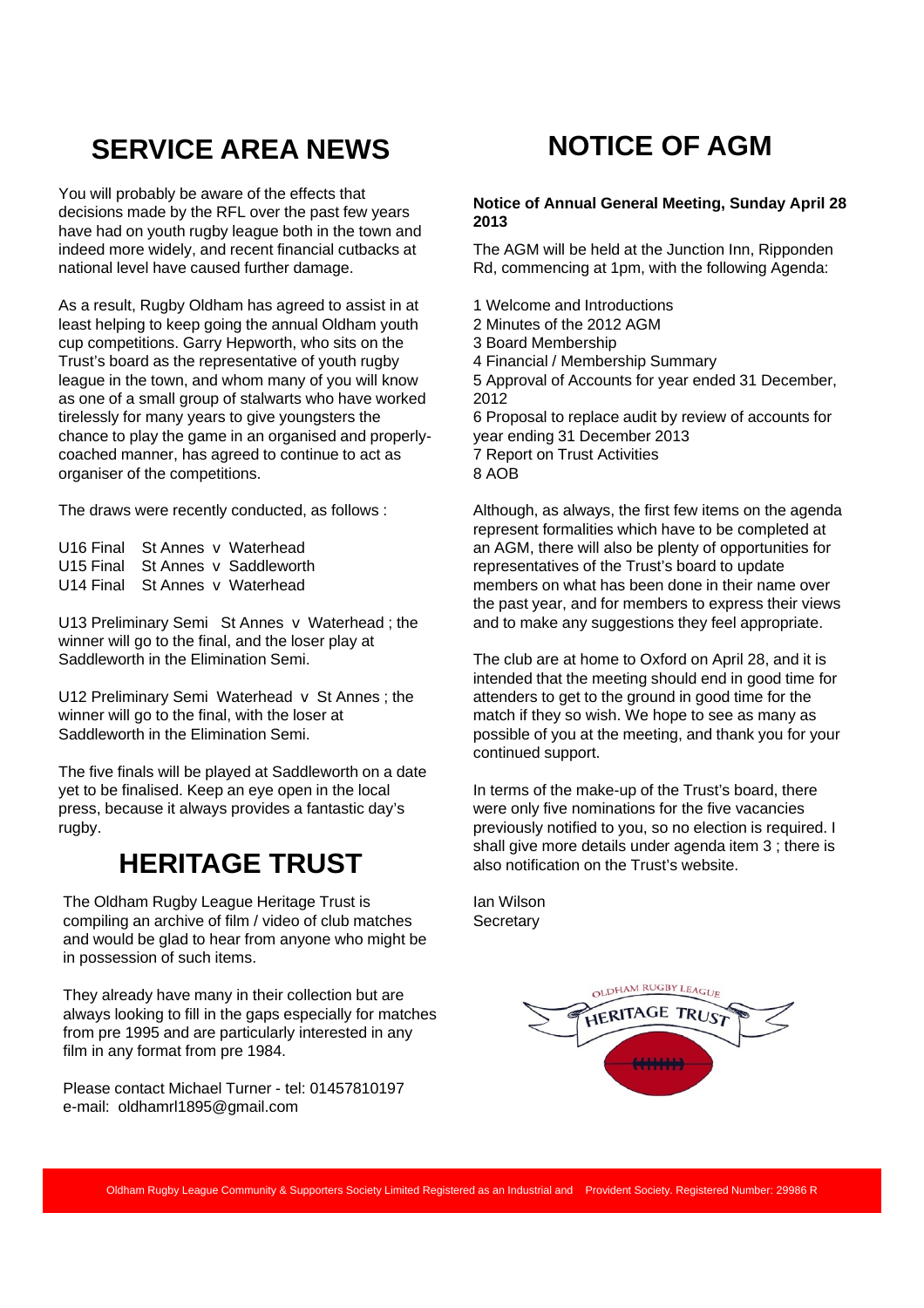#### **RUGBY OLDHAM AMATEUR CLUB CHALLENGE**

| <b>Rugby Oldham Amateur Club Challenge</b>                   |                |                |   |                |                |                |                |            |               |  |
|--------------------------------------------------------------|----------------|----------------|---|----------------|----------------|----------------|----------------|------------|---------------|--|
| <b>Team</b>                                                  | P              | W              | D | L              | (412)          | <b>ABP</b>     | <b>DBP</b>     | <b>Tot</b> | $\frac{9}{6}$ |  |
| Higginshaw                                                   | 13             | 10             | 1 | $\overline{2}$ | ٠              | 28             | 17             | 77         | 5.9%          |  |
| <b>St Annes</b>                                              | $\overline{4}$ | $\overline{2}$ | ٠ | $\overline{2}$ | $\overline{2}$ | 5              | $\overline{7}$ | 20         | 5.0%          |  |
| Waterhead                                                    | 5              | $\overline{2}$ | ٠ | 3              | $\mathbf{1}$   | 11             | 6              | 24         | 4.8%          |  |
| Hollinwood                                                   | 15             | $\overline{4}$ | 1 | 10             | 5              | 31             | 17             | 67         | 4.5%          |  |
| <b>Fitton Hill</b>                                           | $\overline{4}$ | $\overline{1}$ | ٠ | 3              | $\overline{2}$ | 8              | 3              | 16         | 4.0%          |  |
| <b>Saddleworth</b>                                           | $\overline{4}$ | 1              | ٠ | 3              | $\overline{2}$ | $\overline{4}$ | 5              | 14         | 3.5%          |  |
| ABP = Attacking Bonus Points<br>DBP = Defensive Bonus Points |                |                |   |                |                |                |                |            |               |  |
| Table after games on 08/04/13                                |                |                |   |                |                |                |                |            |               |  |

The Rugby Oldham Amateur Club Challenge is underway again and the table shows the current standings after the round of games on 06/04/13.

As this shows, the task for the Summer season teams will be to overhaul Higginshaw who had a productive season in winning 10 of 13 league fixtures in the North West Counties Winter league. It is a pity that Higginshaw were unable to field a team in the playoffs but it has become obvious that two overlapping seasons creates all sorts of difficulties, especially when enthusiastic amateurs, understandably, just want to play and complex rules hamper playing both Winter and Summer competitions.

Rugby Oldham in fact contacted the RFL regarding fixtures not fulfilled particularly since we invest heavily in advertising games in the Oldham Chronicle to encourage attendances as large as possible.

Unfortunately, there is unlikely to be any resolution to the situation in the near future which is doing nothing to encourage participation in the amateur game.

*Competitions administered by Geoff Cooke*

### **RUGBY OLDHAM JUNIOR CLUB CHALLENGE**

| <b>Rugby Oldham Junior Club Challenge</b> |                |                |                          |                |                |                |                |            |      |  |
|-------------------------------------------|----------------|----------------|--------------------------|----------------|----------------|----------------|----------------|------------|------|--|
| <b>Team</b>                               | P              | W.             | D                        | L              | L<br>(412)     | <b>ABP</b>     | <b>DBP</b>     | <b>Tot</b> | %    |  |
| <b>St Annes</b>                           | 9              | $\overline{4}$ | ٠                        | 5              | $\overline{2}$ | 16             | 8              | 38         | 4.2% |  |
| Waterhead                                 | $\overline{7}$ | 5              | ۰                        | $\overline{2}$ | $\mathbf{1}$   | 15             | $\overline{7}$ | 38         | 5.4% |  |
| <b>Saddleworth</b>                        | 6              | $\mathbf{1}$   | ٠                        | 5              | $\overline{2}$ | $\overline{7}$ | $\overline{7}$ | 19         | 3.2% |  |
| <b>Rochdale Cobras</b>                    | $\overline{2}$ | $\overline{2}$ | $\overline{\phantom{a}}$ | ٠              | ٠              | 7              | 5              | 18         | 9.0% |  |
| ABP = Attacking Bonus Points              |                |                |                          |                |                |                |                |            |      |  |
| DBP = Defensive Bonus Points              |                |                |                          |                |                |                |                |            |      |  |
|                                           |                |                |                          |                |                |                |                |            |      |  |
| Table after games on 08/04/13             |                |                |                          |                |                |                |                |            |      |  |

The second table shows the standings in the Rugby Oldham Junior Challenge competition contested by the U13, U14 and U15 teams of our local clubs. St. Annes were worthy winners last year but as this year's competition has only just got underway there is no clear pattern so all the clubs have something to play for.

#### **MAN OF STEEL**

The Man of Steel competition will no doubt be closely contested all season.

Because of the Winter league, Higginshaw's Jordan Hanley is the early pacesetter with 5 nominations as man-of-the-match. Peter Davies of Hollinwood has 3 but with the Summer season only just into its stride Matthew Bottom of Saddleworth Rangers is already on a score of 3 with plenty of games to come.

Man-of-Steel currently has no clear challengers for the title from the Summer League teams although Dale Lowe – joint winner last year – is already Man-of-the-Match twice in four outings. From the winter league the leading contenders are Andy Gorey, Alistair Williams, Peter Davies and Pete Jackson (all Hollinwood) with Nathan Jewitt and Dave Sweeney from Higginshaw.

Needless to say any player featuring in both seasons for different clubs could only qualify as a winner for one of these.

hronicle **We are proudly sponsored by the following corporate members OLDHAM DENTAL LABORATORY**

mw interac ALLEN MILLS HOWARD & CO. Chartered Certified Accountants & Registered Auditors



Office Tel: 0161 678 6306<br>Ciffice Tel: 0161 678 6306<br>Fac: 0161 678 7019

Oldham Rugby League Community & Supporters Society Limited Registered as an Industrial and Provident Society. Registered Number: 29986 R